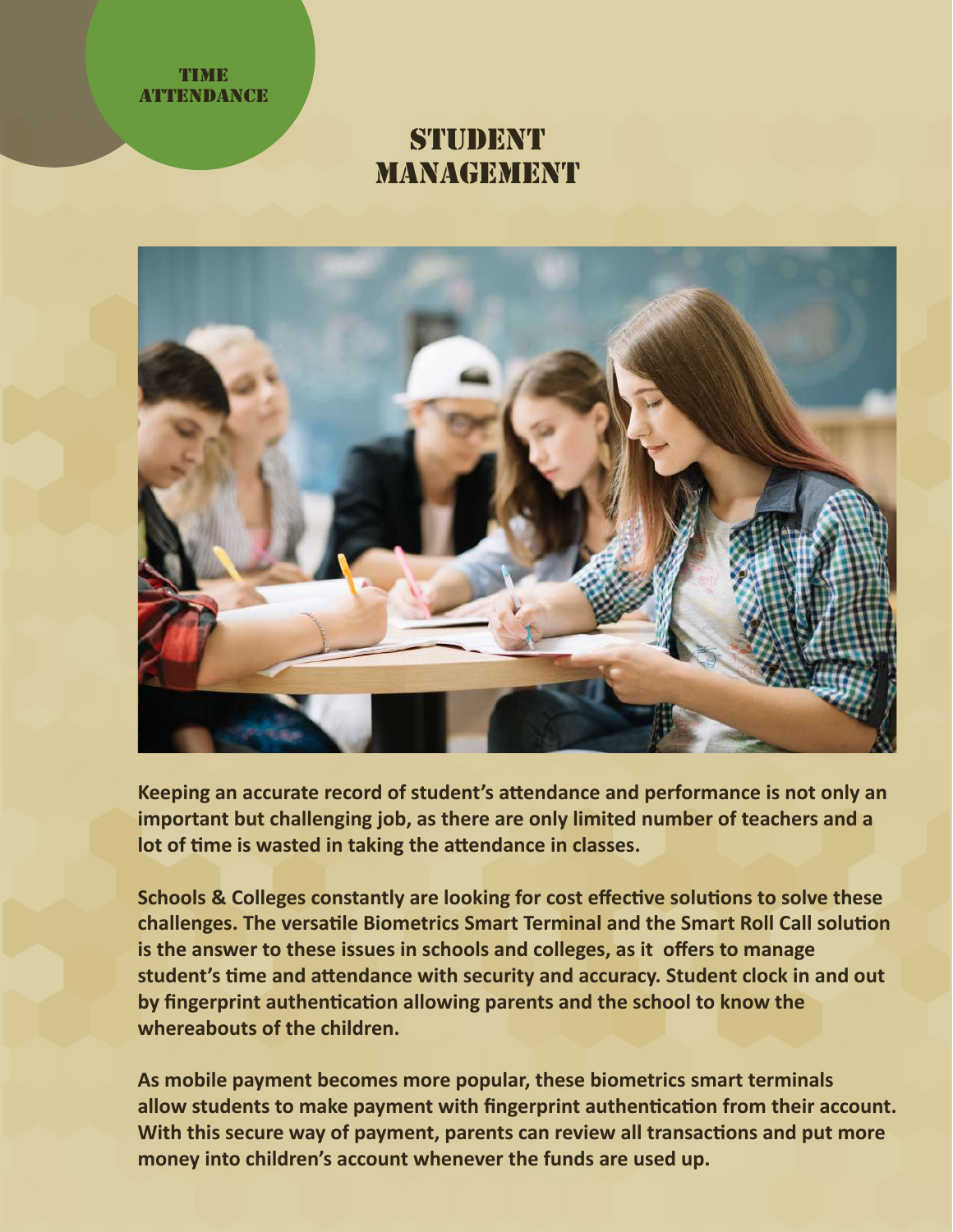**TIME ATTENDANCE** 

## smart rollcall

In college, taking attendance of every class is repitive, nonproductive but yet mandatory. Traditional method of roll call attendance is being followed for ages **now. It creates the need for digi�sing this process by an accurate, faster and** convinient electronic tool involoving biometric verification of the students finger.

**It shall comply to the following needs:**

- **DIY The students shall punch their own a�endance accurately and conviniently #** while the lecture is going on, thus saving time.
- **Eliminate the probability of proxy a�endance, there by fixing the known leakage. #**
- **Automate entry of a�endance data in the College Academic MIS to capture # human error/bias.**
- **Visibility of a�endance data online among students and parents for transparency. #**
- **Mobile app for students to view individual a�endance report. #**

### MICROLOG BIO

**MicroLog Bio is a handheld biometric attendance management terminal.**

**It automates and provides a convinient way to quickly record student a�endance using biometric fingerprint based** technology, to ensure identification accuracy, prevent errors, and eliminate proxy attendance even from identical twins.

With a battery backup of 4-6 hours with an inbuilt wifi module and LAN port for data communication, this portable and rugged device is fall proof upto 2m.